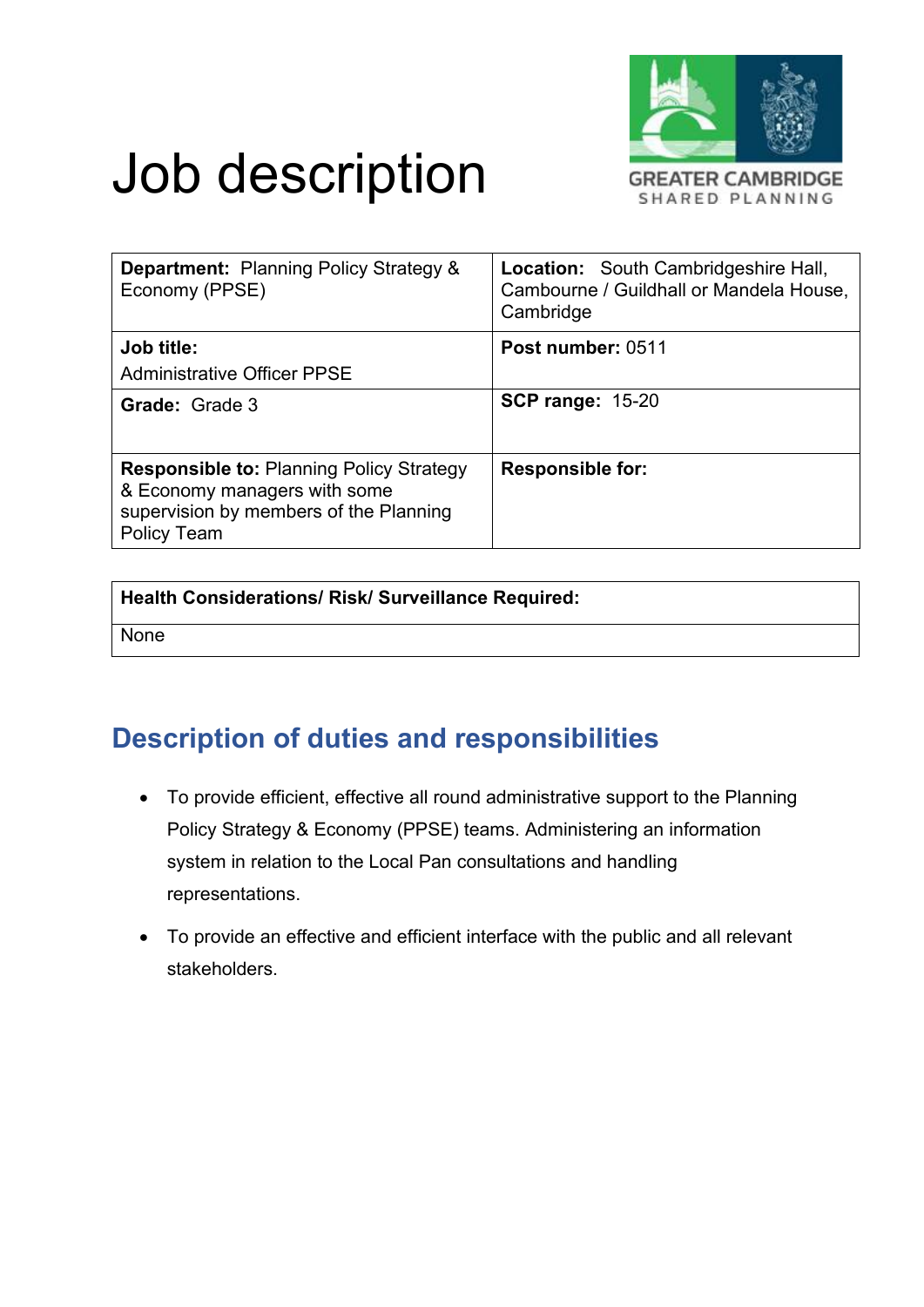# **Key contacts / communication links**



### **Internal**

#### **External**

# **Key responsibilities / specific duties**

- Provide a full administrative service to the PPSE Team from administration elements of the Local Plan process through to day-to-day tasks such as a PA role, filing, photocopying/scanning, word processing/typing and create/use spreadsheets, including ensuring documents meet the Councils' Accessibility requirements, post/mail handling, as and when required.
- Responsible for administrative elements of the Local Plan database, including maintenance of an up-to-date consultation database, covering a range of consultee categories, including statutory consultees.
- Manage the printing, collating and distributing of communications to the public during public consultation programmes. Make mailing selections from the consultation database using specific selection criteria and creating mail shots (including documents), typically for 1200 consultees per consultation plus and typically up to 3000 representors. Ensuring mail shots are fulfilled correctly and to specific deadlines.
- Organise the venues and practical arrangements for meetings, or external Public Exhibitions to assist in the consultation process.
- Responsible for scanning, amending (for general publication via the database) and adding electronic versions of paper representations.
- Management and upkeep of a portable reference document library for use at public examinations, which has official documents added to it regularly.
- Establish, prepare and maintain the Planning Policy Library system of national, regional, local and internal standard reference, guidance and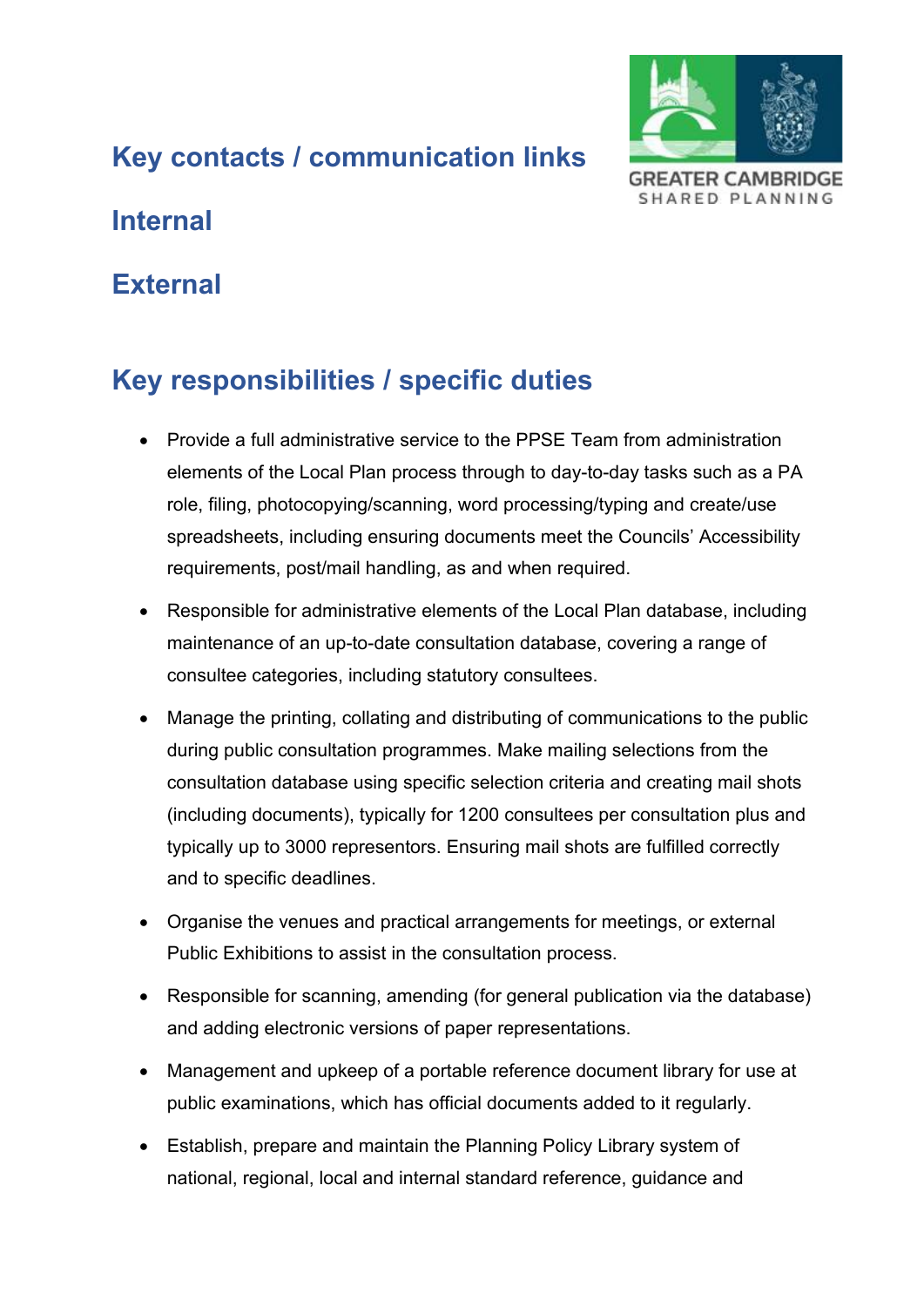consultation documents and provide immediate access to papers and documents held therein.



- Deal with incoming phone calls to the team and visitors to the Main Reception area as a first point of contact, and monitoring the email inbox, dealing with queries where possible or forwarding them to the correct officer. This includes handling any customer complaints in line with Council policy and procedures.
- Have competence in amending the PPSE Plan web pages (including the Contact Centre Bulletin Board). Adding documents and text to the pages, creating links, then publishing for live visibility to the public, as advised by the team. Utilising copy writing skills as and when required and ensuring dates and information are correct.
- Undertaking of individual project work as and when required, such as Records Management – involving complete recording of file information and their location of every piece of record within the team, both paper records and electronically. Plus carry out ad-hoc research information requests as and when required.
- Monitor all incoming enquiries for requests for information made under the Freedom Of Information Act in liaison with the Operations Manager

# **General to all job descriptions**

To comply with the Council's Equal Opportunities policy, Code of Conduct and other relevant policy, procedures and legislation.

To comply with / ensure compliance with the Council Data Protection Policies and the Data Protection Act and other relevant legislation.

This post carries specific responsibilities for Health and Safety in particular the carrying out/updating of Risk Assessments.